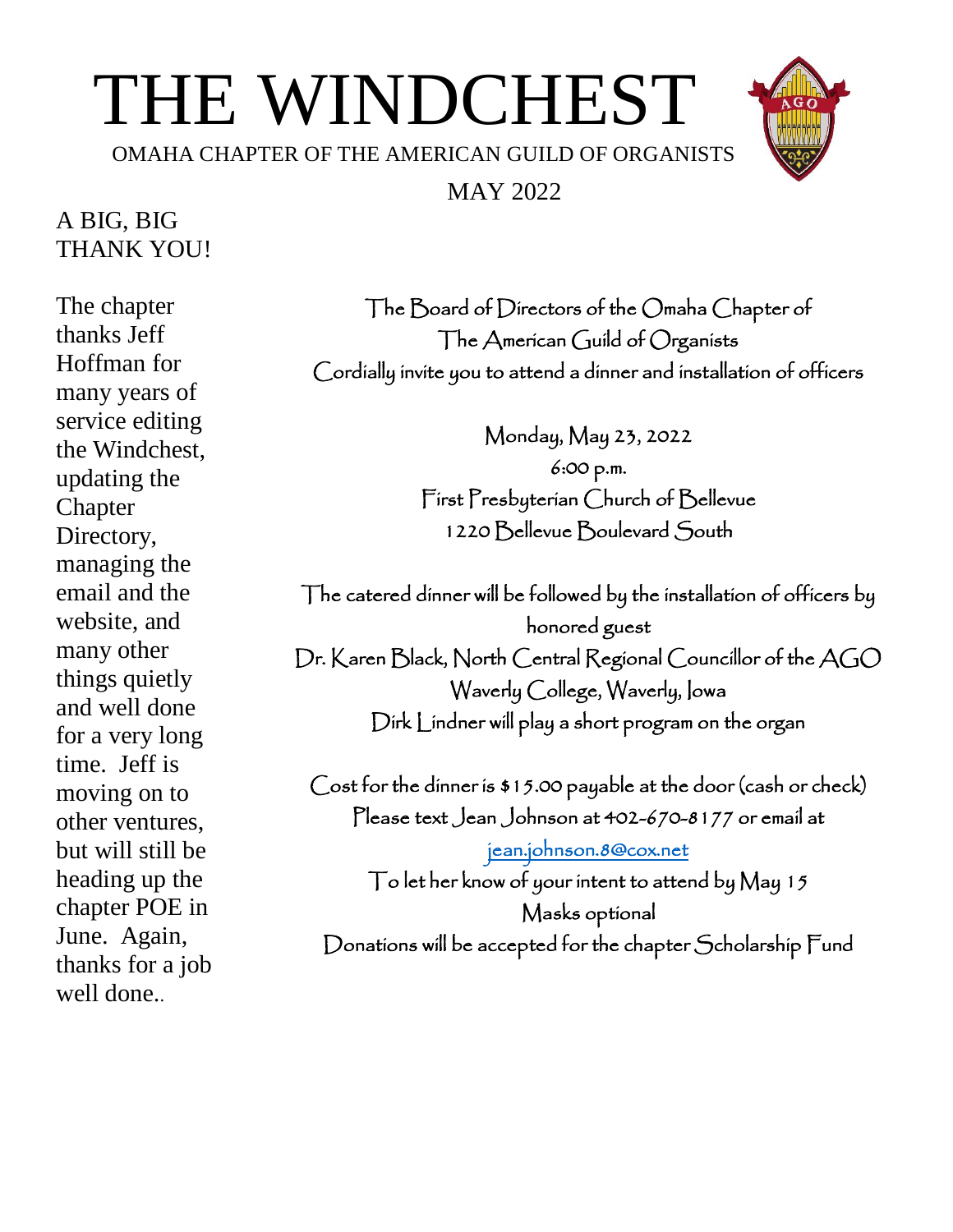## **From the Dean**

In Isaiah the prophet tells that the light will come from dark and the rough places will be made plain. Some day…. I think we all hope that we are emerging from a dark time with increased opportunities to be together as an organization. Our chapter will be better with everyone's participation. We can support each other, learn from others, enjoy being around fellow organists. I would like to thank the Board and all who presented the interesting programs we had this year. Stephen Bouma, Mark Kurtz, Tom Trenney, Peggy Wolverton, Mary Norton, and Marques Garrett gave us the best of themselves and we appreciate it.

Steve Bartelt and his committee Ann Spangler, Reginald Pifer and Colleen Jeffrey have put together programs for next year that you won't want to miss! Dates will be available soon. Thank you for your excellent work!

Please consider joining us for our May 23 dinner, installation and program. Remember to let me know if you plan to attend.

Jean Johnson

## **Omaha Pipe Organ Encounter**

The Omaha POE is quickly approaching! (June 19-25) POE's across the country are experiencing slower early registration. In consultation with the national leadership, we have extended our early registration deadline to May 15. The brochure is on the chapter website. Please download it.

You will all be included in the emailing that will soon go out across the country. You may want to add [omahapipeorganencounter@gmail.com](mailto:omahapipeorganencounter@gmail.com) to your address book. This way emails regarding the POE will not go to your SPAM folder. This POE address will be how we communicate.

What can you do NOW to support POE? Go through your music files and select music you no longer need. We will have a free music store for the attendees. I know that I have many volumes I will never use again that will be donated.

Then, look for emails coming frequently on how you might support these great kids in other ways!

Jeff Hoffman

#### YOUR HELP IS NEEDED!

On an interim basis our Sub-Dean, Stephen Bartelt will be editing the *Windchest.*

The chapter is in need of individuals with interest is helping with our online presence. Not only do we need an editor for the *Windchest,* but website skills, as well as expanding our online presence to other forms of social media will be important as we move forward.

We are told that the "under 30" generation primarily uses social media. We have no presence now on these platforms.

Your AGO Board would love to explore the possibilities with any of our members, especially our young organist members, as to how we can improve our communications with all of our members.